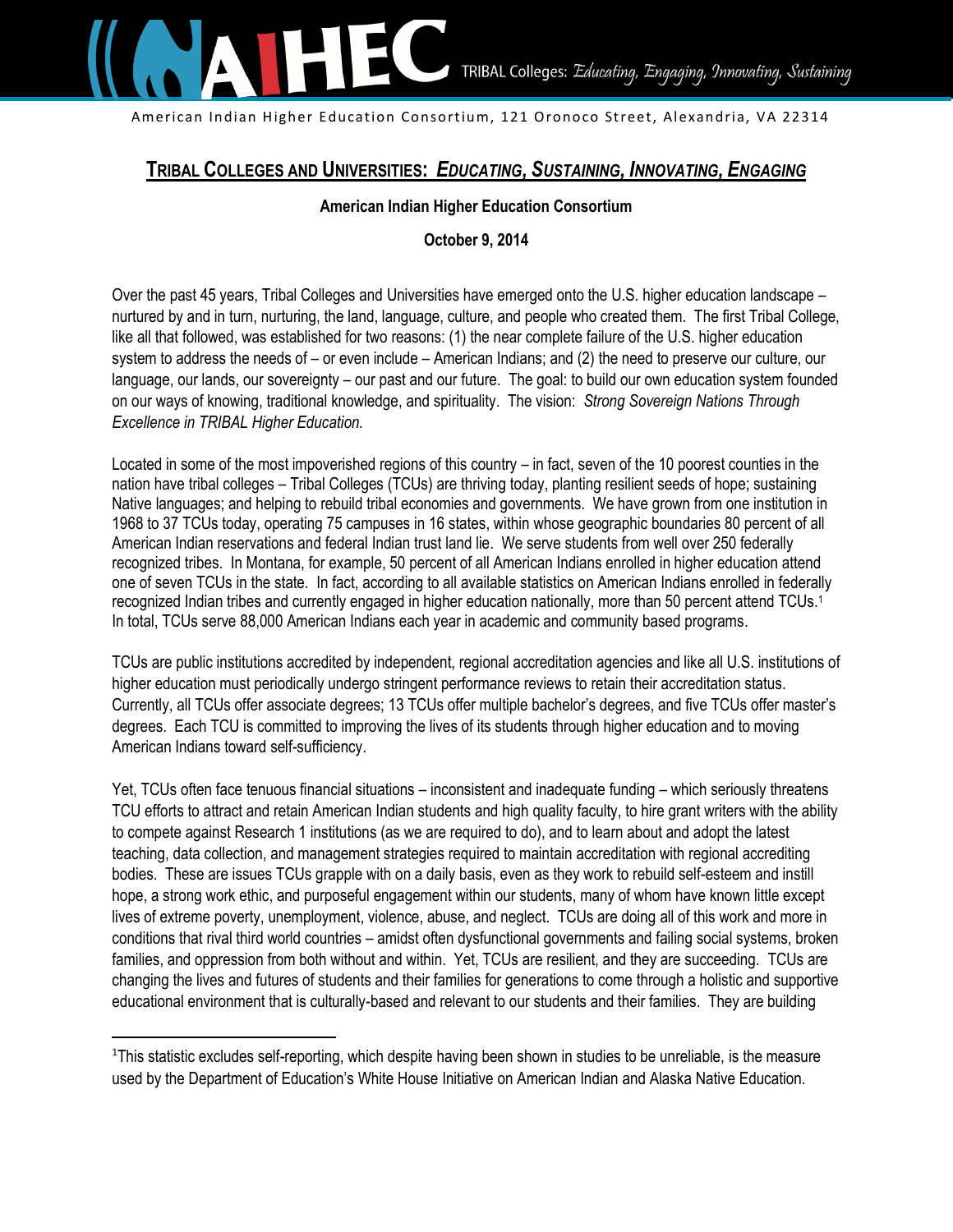stronger and more prosperous Tribal nations through the restoration of our languages, community outreach programs and applied research on issues relevant to our land and our people, workforce training in fields critical to our reservation communities, and community-centered economic development and entrepreneurial programs.

TCUs are transforming our education systems – training early childhood educators, successfully managing once failing Head Start programs, rebuilding schoolhouses and children's lives; reforming K-12 science and math programs and providing summer and Saturday enrichment alternatives; preparing an American Indian K-12 teacher workforce; and transforming Native language instruction at all levels. TCUs are growing a Native health care workforce – from behavioral health to emergency room nursing, to serve our people and provide care in our language and according to our customs. In fact, two Tribal Colleges lead the nation in preparing and graduating American India nurses. Before Oglala Lakota College in South Dakota launched its nursing program, none of the nurses employed by the Indian Health Service to work on the Oglala reservation were American Indian. Today, more than 50 percent of the nurses on our reservation are American Indian and 85 percent of them are graduates of Oglala Lakota College.

Perhaps most important, TCUs are actively and aggressively working to preserve and sustain their own tribal language and culture. All TCUs offer Native language courses. In some cases, the tribal language would have been completely lost if not for the local Tribal College. Turtle Mountain Community College in Belcourt, North Dakota, was established primarily for this purpose, and over the years, its success in writing and revitalizing the Turtle Mountain Chippewa language has been remarkable. Aaniiih Nakoda College in Montana runs a K-6 language immersion school, right on campus. At the White Clay Immersion School, children learn the White Clay language and culture in addition to subjects they would routinely study at any other school.

True to their mission, TCUs work tirelessly on all facets of tribal Nation Building, from helping to restore tribal identity and self-esteem within students through educational environments that are culturally-based and uniquely relevant to our students, to building stronger and more prosperous Tribal nations through community education and outreach programs and applied research on issues relevant to our land and our people, workforce training in fields critical to our reservation communities, and community-centered economic development and entrepreneurial programs.

In short, TCUs are transforming families, communities, and tribal nations, one student at time.

All too often, however, mainstream America hears only of the tremendous challenges facing Indian Country: high unemployment, tremendously high school drop-out rates<sup>2</sup>, poverty, alcoholism, suicide, abuse, and more. These challenges are real and serious. But they are not insurmountable, and they do not define us.

Hope defines us: it's in our ability to reach back and draw from our history, our respective cultures, and our languages, to shape a foundation for a better world on our own land and place on this earth. Tribal Colleges are the catalysts that are transforming this vision into reality.

Tribal Colleges take hope and a pitifully few dollars (they are among the most poorly funded institutions of higher education in the country), and shape them into opportunity. Opportunity to complete high school and succeed in higher education, opportunities for a healthier life, a more stable and prosperous

 $\overline{\phantom{a}}$ 

<sup>&</sup>lt;sup>2</sup> American Indians have the highest high school drop-out rate in the country: a 2010 study of 12 states with high Indian populations found that more than 50 percent of all Native high school students drop-out before graduation. In Montana, where we have seven TCUs, 83 percent of Anglo high school students complete high school, but less than 60 percent of all Native students graduate. On some reservations, the high school drop-out rate can be as high as 80 percent.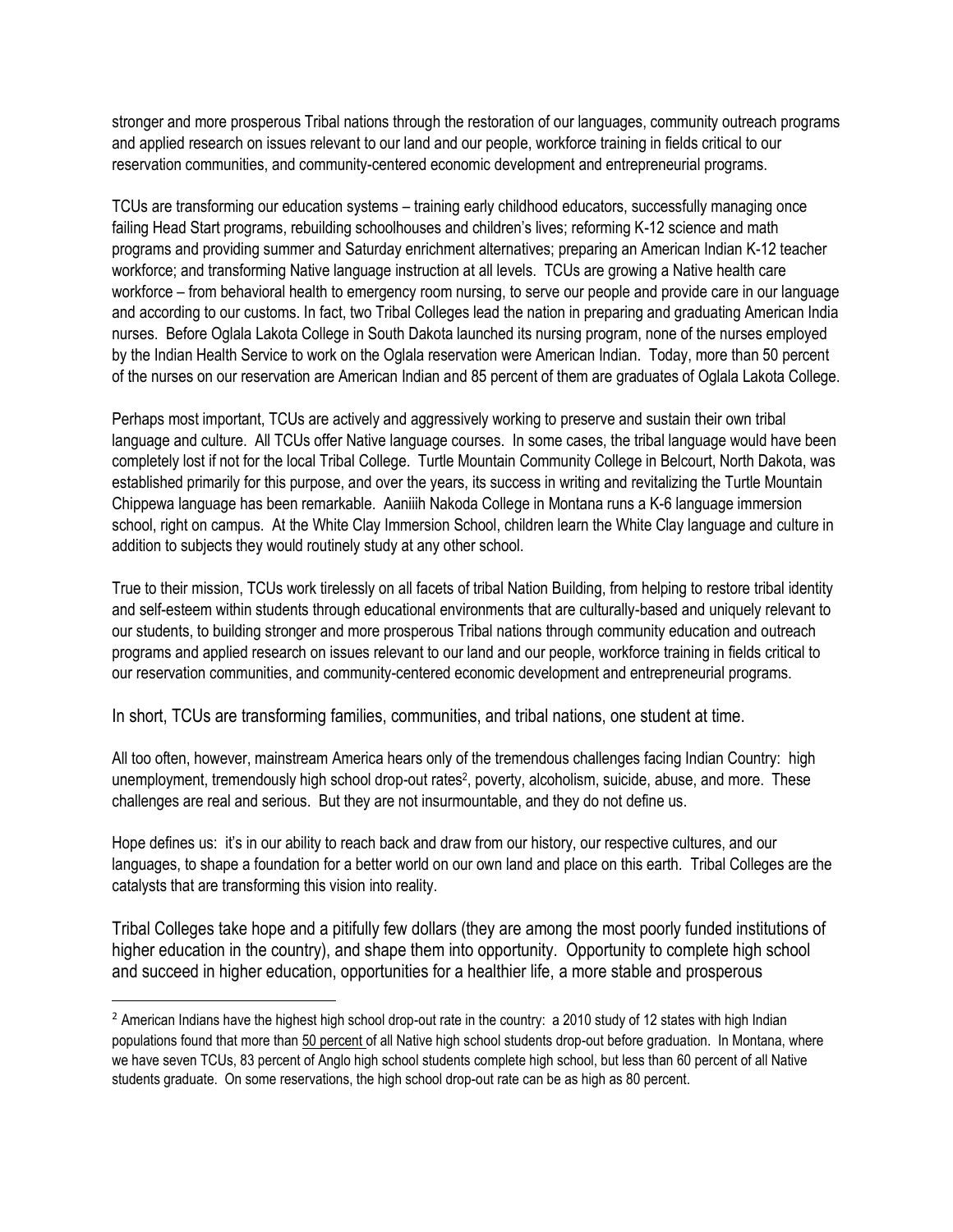community, a revitalized language and culture, an engaged citizenry, a safer and more secure environment, and more.

#### **TRIBAL COLLEGES AS INNOVATORS**

Tribal Colleges are implementing a number of programs designed to address the challenges facing our children, youth, and communities. At TCUs, students find the nurturing, understanding, and holistically supportive environment they need to rebuild a strong belief in their ability to accomplish their goals and to rekindle a love of learning. We are the people of Crazy Horse, Manuelito, Sitting Bull, Dull Knife, Seattle, and Mankiller. We are people of a place – of land, rivers, sacred mountains and oceans. We are people with our own languages, our own songs, stories and histories. This is what keeps our students strong. Our language and culture, and our sacred places are the core of our support systems and academic programs. They are the foundation of every service a Tribal College provides.

TCUs, more than any other institutions, welcome students with open doors, regardless of where those students are from, and wherever they are on the continuum of learning. The reality is that about two-thirds of all TCU students – the majority of whom have high school degrees -- test into at least one remedial education course, while many of these students face significant deficiencies in *both* math and reading. Yet, within one or two years, many students who come to the Tribal College at a sixth or even fourth grade academic level are ready to take on college-level courses. They are intelligent and capable and the TCUs understand how to capitalize on their strengths, while also helping to address the social and economic challenges the students face.

## **Native Workforce-Native Role Models**

By teaching the job skills most in demand on their reservations, TCUs are giving their students real hope and success. They are laying a solid foundation for tribal economic growth, breaking the cycle of generational unemployment and poverty, with benefits for surrounding communities and regions. In contrast to the high rates of unemployment on so many reservations, graduates of TCUs are employed in "high need" occupational areas such as Head Start teachers, elementary and secondary school teachers, and nurses/health care providers. Just as important, the vast majority of tribal college graduates remain in or near their tribal communities, applying their newly acquired skills and knowledge where they are most needed and where they can have a lasting impact on tribal youth who might otherwise fall through the cracks, drop-out of school, or worse. This impact will last for generations.

In 2002, Oglala Lakota College, on the Pine Ridge Reservation in South Dakota, established a Master's degree in Lakota Leadership and Management with an emphasis in Education Administration, to prepare state-endorsed school principals. Since then, the college has graduated 49 principals, 90 percent of whom are employed in schools with a majority of Indian students on North and South Dakota reservations. As of January 2013, there were 136 Native teachers of a total of 322 teachers teaching in elementary schools on the Pine Ridge Reservation. Of those Native teachers, 123 or 90 percent are OLC graduates. The college has also graduated 123 Associates in Elementary or Early Childhood Education who work as paraprofessionals in the local schools and as Head Start teachers.

Oglala Lakota College, together with Salish Kootenai College, another TCU, lead the nation in producing AI/AN nurses, with more than 90 percent of their nursing graduates certified as RNs and working in local communities. Of the 70 nurses currently working on the Pine Ridge Reservation, 50 are Indian nurses and of these nurses, 80 percent are OLC graduates.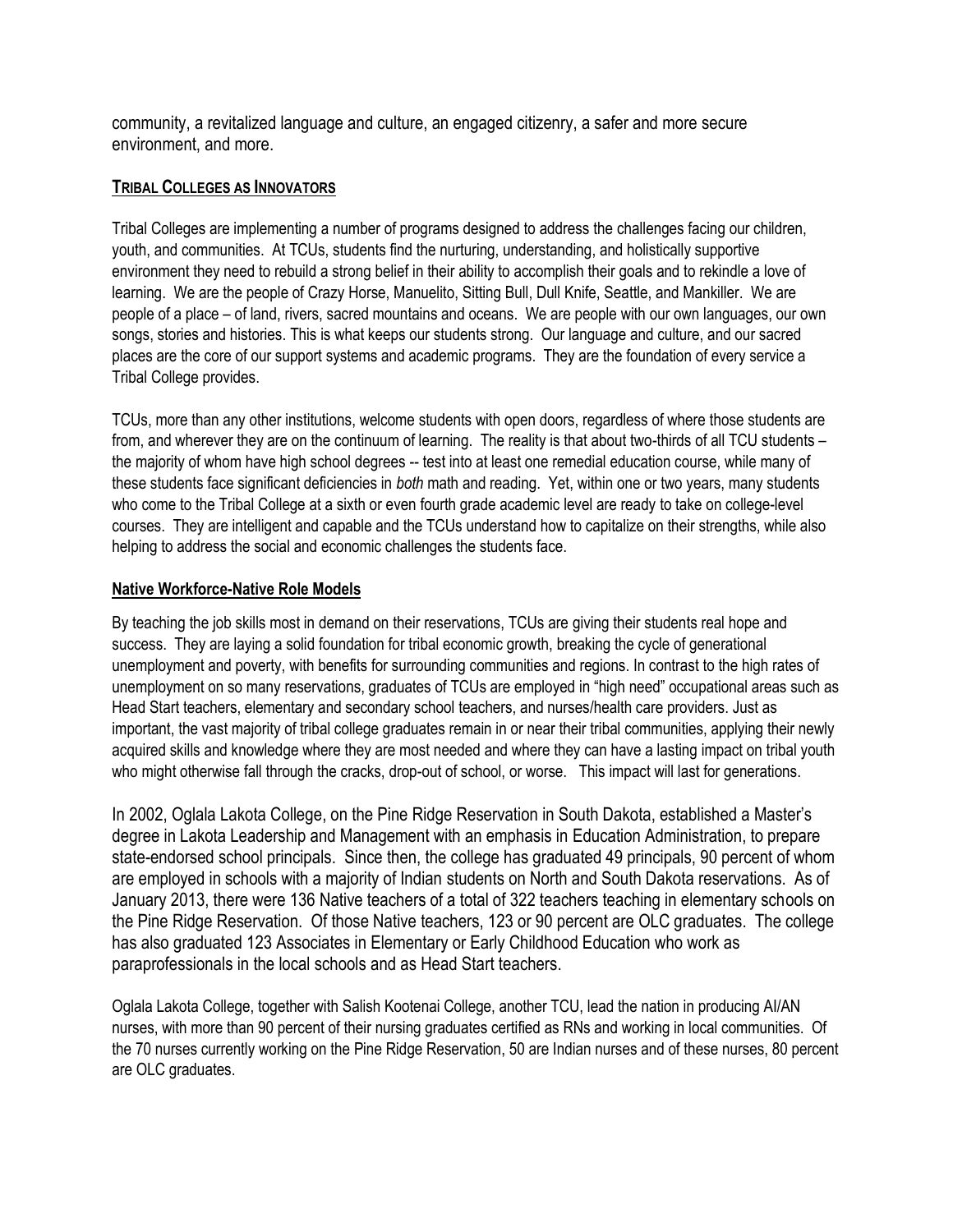Northwest Indian College in Bellingham, WA recently earned approval of a bachelor's degree program in Native studies leadership focuses on combining traditional tribal knowledge and values with the contemporary skills necessary for students to lead tribal nations. Courses focus on how to live as a tribal person in a contemporary tribal society and incorporate the use of deep knowledge to inform student learning and assessment.

In addition to providing strong and responsive academic and career programs, TCUs are training the next generation of American Indian entrepreneurs, engaging in international outreach, providing training for tribal, federal, and regional employers and governments, working with tribal judicial systems, operating day care and Head Start centers, and in some cases, even running the bus service for the entire reservation. They are building and providing housing for tribal communities, constructing "green" buildings, and helping to bring the promise of renewable energy to Indian reservations.

#### **Place-based Research**

We are people of a Place. Place defines who we are. Our stories, songs, and language come from the land, waters, mountains, and wind. Most of our land, the remaining tribal land in North America, is forest or agricultural land. In fact, of the nearly 73 million acres that compose American Indians reservations, more than 75 percent are agricultural and forestry holdings. Through modestly funded land-grant programs, TCUs offer place-based resource management programs that are, for the first time, training significant numbers of tribal natural resource management professionals. However, it must be noted that the \$1.8 million that the Obama Administration requests and the Congress appropriates for 1994 land-grant research programs is, by any measure, grossly inadequate to develop capacity and conduct necessary research at TCUs, which are charged with protecting and helping to manage several forests, wilderness areas, natural waterways, and two of the largest lakes in the U.S. The 33 TCU land-grants receive \$1.8 million. In contrast, the 50 state, or 1862, institutions receive \$236 annually, at minimum; and the eighteen 1890 institutions receive \$51 million.

Despite funding challenges, Salish Kootenai College in Montana was committed to developing an accredited bachelor's degree program in Hydrology to address a dearth of American Indian water management experts. This is particularly important as tribal resource managers face increasing challenges from drought, flooding, and other climate change-related threats. SKC also recently established the first accredited Bachelor's degree program in Forestry. SKC students are currently conducting important basic and applied genetics research on Flowering Rush, an invasive species impacting the nation's largest freshwater lake west of the Mississippi, Flathead Lake, which is at the center of the Salish and Kootenai reservation. SKC student are also conducting research on native infestations, such as Mountain Pine beetles that are destroying the reservation's forests (as well as forests throughout the western U.S.).

College of Menominee Nation in Wisconsin offers the only sustainable forestry undergraduate degree program in the United States, and students at CMN are engaged in a wide variety of research, from the impact of climate change on the Menominee Forest, a pristine ancient forest, to new rocket development. (At a national competition, CMN students finishing ahead of students from MIT and other mainstream universities.) At CMN, as with many TCUs, professors are taking student involvement one step further, engaging students at Oneida High School in the research to help encourage them to complete high school.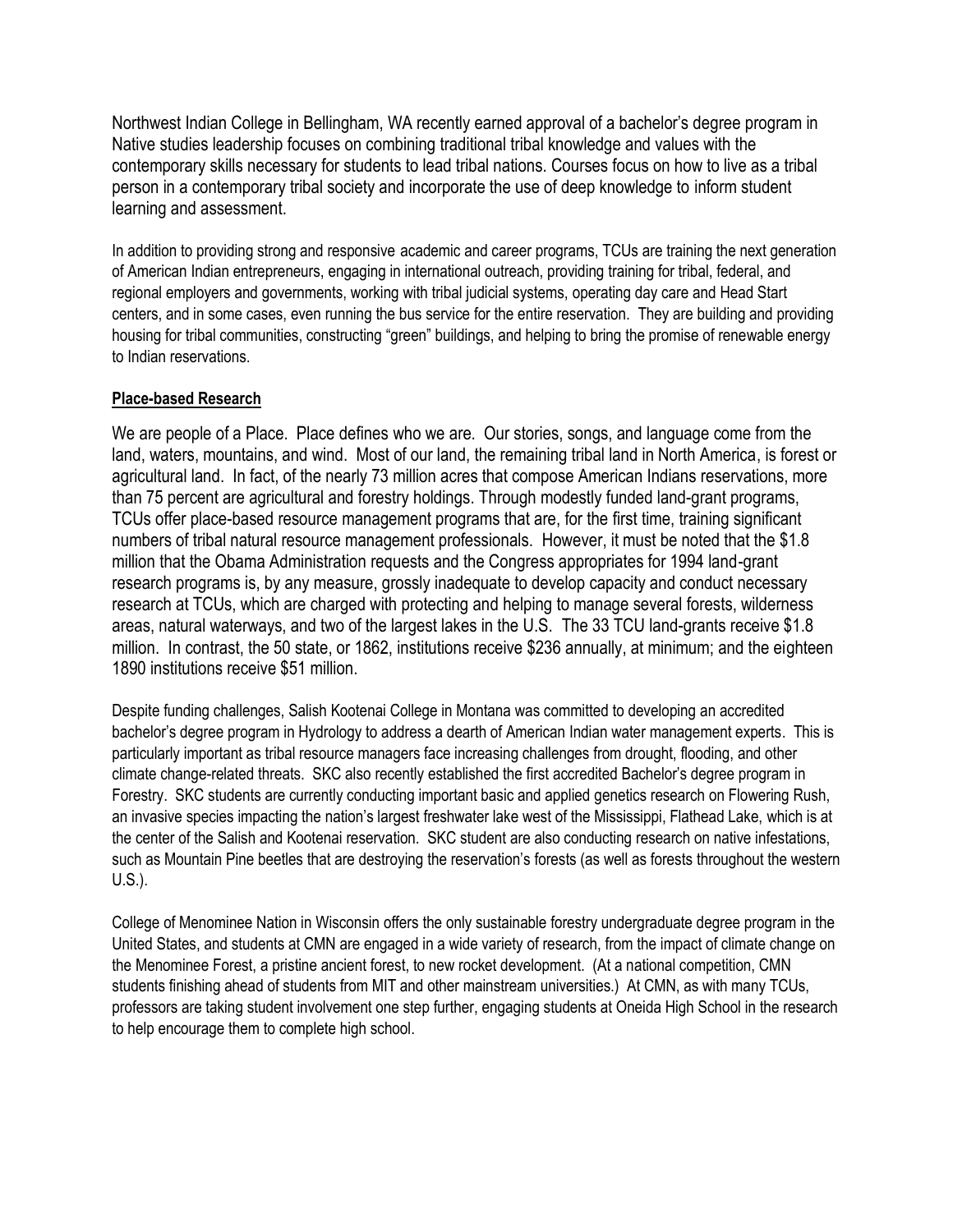Ilisagvik College, where "the sea is the way of life," offers a unique Marine Mammal Observer Stewardship degree that combines Inupiaq traditional knowledge with Western scientific practices, which is critical to tribal sovereignty and identity.

Priority issue areas that are currently being studied at other TCUs include: sustainable agriculture, including Blackfeet Community College's research on traditional plants that may be a key in fighting Type 2 diabetes; biotechnology and bioprocessing; agribusiness management and marketing; plant propagation, including native plant preservation for medicinal and economic purposes; animal breeding; aquaculture; consequences of human nutrition (including health, obesity, and diabetes); and family, community, and rural development. For example, on the Navajo Nation in Arizona and New Mexico, students at Diné College conducted research on drought resistant forage crops that had been proven effective in desert environments around the world, along with Native plants, as alternatives to a single crop alfalfa system that has been almost exclusively used by Navajo farmers and ranchers for decades. Alfalfa, the students determined, was contributing to severe soil surface erosion and high water use on the reservation. By exploring alternative crops, the students hoped to improve hay security for Navajo farmers, increase production of native plants, and preserve dwindling water resources in the southwest. The research was quite successful: students identified drought tolerant native plants that could be effectively rotated into a small farmer's cropping system as well as a highly nutritious drought resistant/low water use grass grown in Ethiopia that could be tremendously valuable to Navajo and other desert farmers and ranchers in the Southwest. Based on the research, Diné College student-interns are now working with their 1994 extension program to educate Navajo farmers about the benefits of multi-cropping systems, including the introduction of the drought-tolerant Teff Grass, as an alternative to thirsty alfalfa. According to the students, greater use of Teff Grass, particular in rotation with native plants, could make a tremendous positive impact on water use and soil stability on the Navajo Nation for generations to come. Their sole challenge now is developing and implementing new strategies for spreading the word about these potentially transformative crops, over a reservation that is larger than 10 of the 50 states, with such abysmally low funding for extension and research services.

# **Problem-based Learning**

In 2006, Navajo Technical College (NTC) had an enrollment of 333 students. A small TCU located in the eastern portion of the Navajo Nation in New Mexico, NTC had a total Science, Technology, Engineering, and Math enrollment of 30 students in the 2006-07 academic year. Beginning in 2007-08, (after the first year of implementation of the college's NSF Tribal Colleges and Universities Program grant project), STEM enrollment climbed to 56 students. By 2010-11 enrollment had risen to 132 students. In the 2012-13 academic year the total STEM enrollment had climbed to 210. Total enrollment at the college in the Spring semester of 2013 was 1,815 students. Equally impressive as the enrollment growth was the retention and graduation rates at the college. In 2012, NTC became Navajo Technical University (NTU).

An analysis on dropout numbers versus enrollment growth shows just how well NTU has handled its dramatic growth while holding on to high retention and graduation rates that exceed 80 percent, based upon a 150 percent of ideal graduation time for entering cohorts analysis. Further, the dramatic increase in student enrollment has led to significant growth in STEM programming at Navajo Technical College. Since 2006, NTU has added six new Baccalaureate degrees:

- Information Technology: Computer Science, Digital Manufacturing, and New Media
- Environmental Science and Natural Resources
- Industrial Engineering
- Electronic and Computer Engineering (pending HLC approval)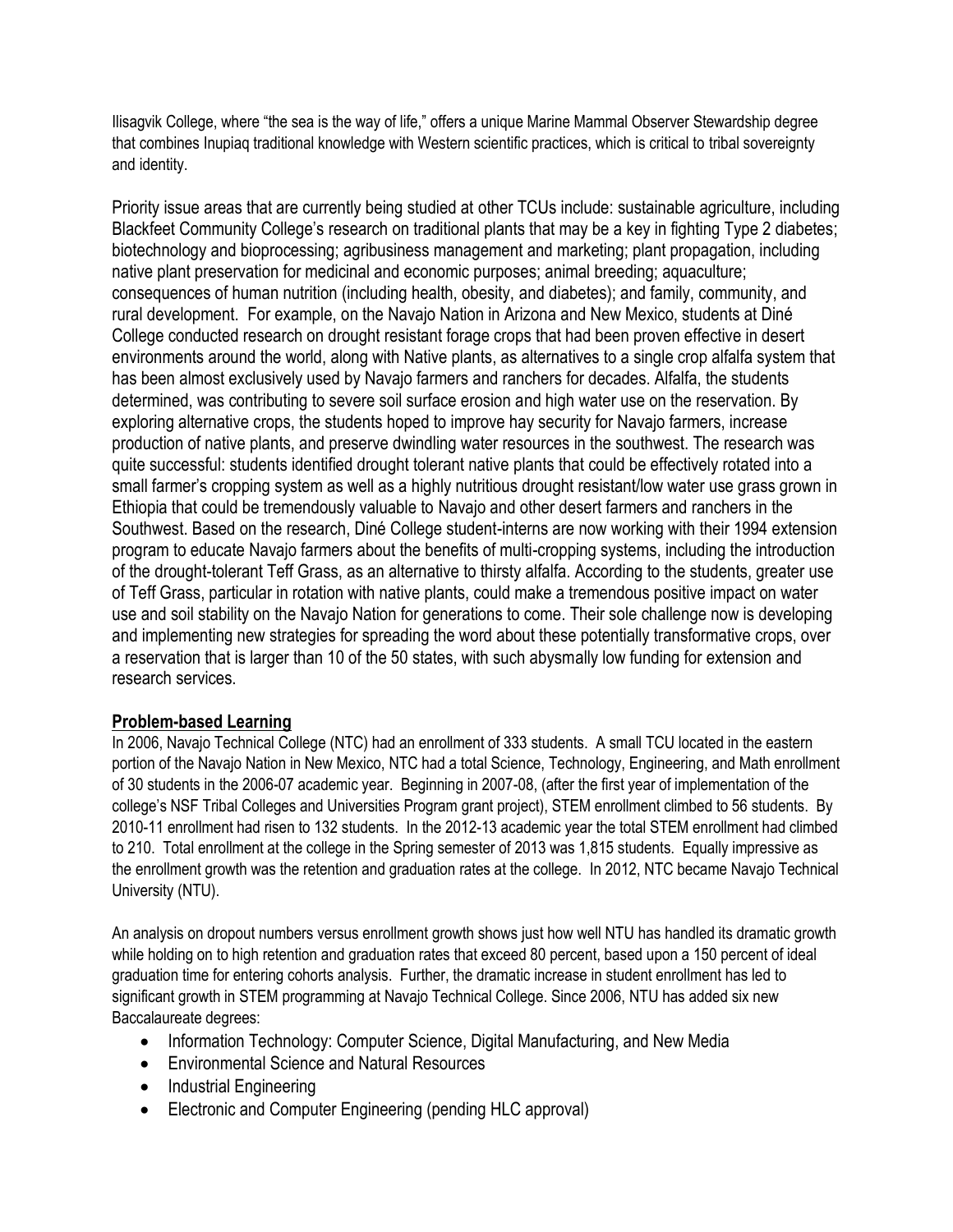- Creative Writing and New Media (pending HLC approval)
- Associate in Science degree in Mathematics under development

The college has received national recognition for its achievements in STEM recruitment and retention, as well as for their innovative use of state of the art technologies to support local research, economic development, and K-12 education.

At the core of NTU's successes in STEM student recruitment and retention has been a purposeful effort to engage students in STEM through projects. Since 2006, NTU has promoted a problem-based learning culture throughout the campus, encouraging faculty to incorporate projects into their courses, supporting student participation in research, and encouraging students to participate in regional and national STEM competitions. In addition, NTU faculty members are encouraged to develop research and technology transfer projects that provide their students with experiential learning opportunities. NTU faculty and staff have worked on major initiatives such as the "Internet to the Hogan" project which is designed to provide wireless Internet access to the entire New Mexico portion of the Navajo Nation. The college has developed a digital manufacturing facility, similar to a "fab lab" and a laser-scanning consulting business, among other initiatives that have led to research, contracting opportunities, and even a digital technologies start-up venture by two graduates of the computer-aided design certificate program. The focus on meaningful projects has been a key factor in the large growth in student interest in STEM, and consequently the sharp increases in student recruitment and retention.

Last year, AIHEC launched the "TCU STEM Student Success Collaborative project which is working with NTC to disseminate the key components of the college's student centered approach to STEM to other TCUs. The project is establishing a TCU-wide dissemination process through which best practices in STEM education are effectively identified and shared, significantly improving the effectiveness of STEM instruction at all TCUs, and leading to documented improvements in recruiting, retaining, and graduating STEM students. The nation's TCUs are poised to make a significantly greater contribution toward preparing American Indian professionals for participation in the national STEM workforce. This can best be accomplished through a unified effort to identify, share, and support the adoption of strategies that help all TCU students succeed.

#### **Native Language & Immersion Programs**

When Christopher Columbus and other Europeans first came to Indian Country, more than 300 different languages were spoken here. Today, well less than half remain. Most of these are spoken only by a handful of elders and are in serious danger of disappearing -- in fact, all but 15 or 20 of our Native languages are spoken only by adults who are not teaching their younger generations the language. When these languages leave us, they take with them a living connection to the history, philosophy, ceremonies, culture, and traditional environmental and scientific knowledge of the people who spoke it. The full impact of this form of impoverishment on our children and youth – who have already lost so much to generational poverty and oppression, violence, and abuse – is inconceivable.

Language revitalization is the core mission of all TCUs, and to date, no single group has done more to protect and restore Native language use than the nation's TCUs. TCUs currently operate complex and innovative language restoration programs on shoestring budgets, including K-8 language immersion schools on campus, distance education programming, and elder/child after school programs.

Some might wonder why Tribal Colleges, as academic institutions of higher education, would be focusing on language revitalization, running Head Start and day care programs, and establishing our own elementary immersion schools. It is because TCUs are holistic institutions. TCUs focus on the whole student – mind, body, spirit, *family,*  and community. TCUs know that just as they are succeeding in higher education, they can implement strategies of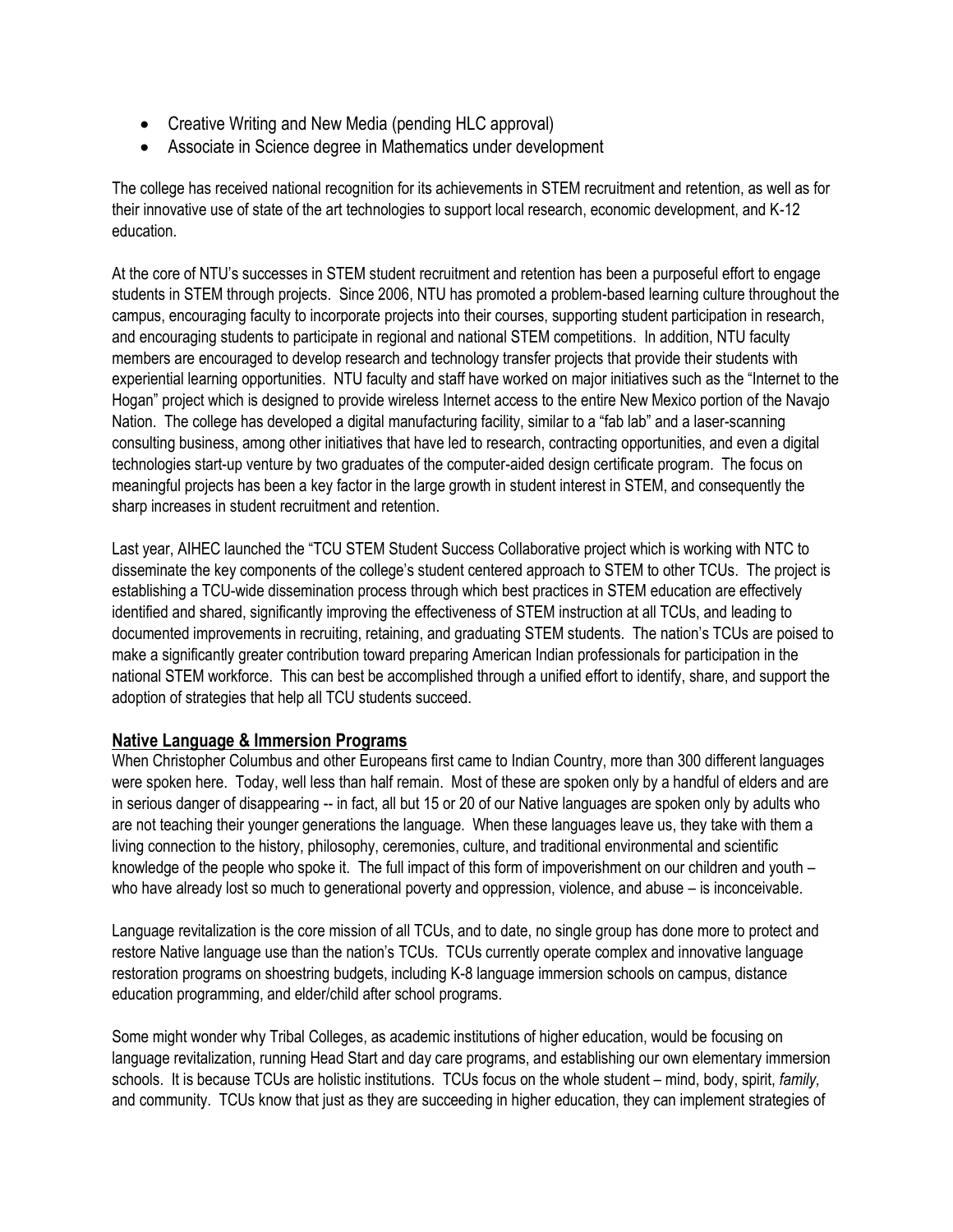success for our children. Where others might fail, TCUs have the commitment and the stability to succeed.

In 2003, the first immersion school was established at a TCU: the White Clay Immersion School, on the campus of Aaniiih Nakoda College, in Montana. The goals of the school are to: (1) promote the survival and vitality of the White Clay language; (2) provide culturally based educational opportunities that build cognitive skills and foster academic success; (3) instill self-esteem and positive cultural identify; and (4) prepare students to become productive members of society.

White Clay Immersion School is even more important today than when it was first conceived over 10 years ago: today, no fluent elder Aaniiih speaker lives on the Fort Belknap Reservation, and there are few adults who speak the language well. Now, the students of WCIS represent the next generation of Aaniiih speakers. In fact, they compose the largest group of Aaniiih speakers. Since WCIS began, the number of child Aaniih speakers has grown from none to 30. Students at WCIS attend a full day of classes in an immersion setting. Teaching and learning focus on the White Clay language and rely heavily on Native knowledge and Native ways of knowing and being. Non-Native ways of learning are incorporated to offer students a firm foundation in both worlds and to help them become positive and successful members of the larger community. WCIS's curriculum emphasizes the interconnections between physical, mental and spiritual well-being through cross-disciplinary integration, intergenerational learning, and field-based learning experiences. Students participate in community projects, public events, and international exchanges.

The White Clay Immersion School is the first, and now one of two, full day Native language immersion schools operating within a Tribal College. Oglala Lakota College in Kyle, South Dakota operates the other TCU-based immersion school, through grade 5.

Several years ago, faculty and staff at Oglala Lakota College began to notice that every year, fewer of their entering students were fluent in -- or could even speak – the Lakota language. The vast majority of these students had attended schools in the local area, some of them taking Lakota language courses for eight, 10, or even 12 years. Yet, their mastery of the Lakota language was missing. They could recite a few words, *ina – ahte (mother – father)* and some simple phrases, sing a few Lakota songs, and count *wáņči – wikčémna (1-10)*; but tragically, on Pine Ridge, language instruction in the K-12 schools has not produced any language speakers over the last 40 years. Even more troubling, an OLC survey found that within its local communities, while 70-80 percent of elders could speak Lakota, only about 5 percent of the tribe's 4- to 6-year-olds could speak the language.

Oglala Lakota College knew that if its people had any hope for reversing this trend, it was up to the college to take action: it was time for OLC to open its own elementary school. Because of the depth and complexity of the language issues facing its people, OLC spent most of the first three years of the initiative researching different methods for achieving greater Lakota language proficiency. The college opened the Lakota School teaching about one-half of the curricula in Lakota and the other half in English. However, after studying other elementary education programs, including highly successful Maori and Native Hawaiian programs, as well as monitoring the progress of students, OLC realized that to maximize our effectiveness and make systemic change, an immersion program is the solution. Last fall, the OLC Lakota Immersion School provided Lakota language immersion instruction to our K-5 students.

In addition to the language immersion programs – and critically needed but tragically underfunded Native language research, many TCUs offer unique associate and bachelor degree programs that include Native language instruction, as well as in-service teacher training in language and culture. At the TCUs, teacher education programs follow cultural protocols and stress the use of Native language in everyday instruction.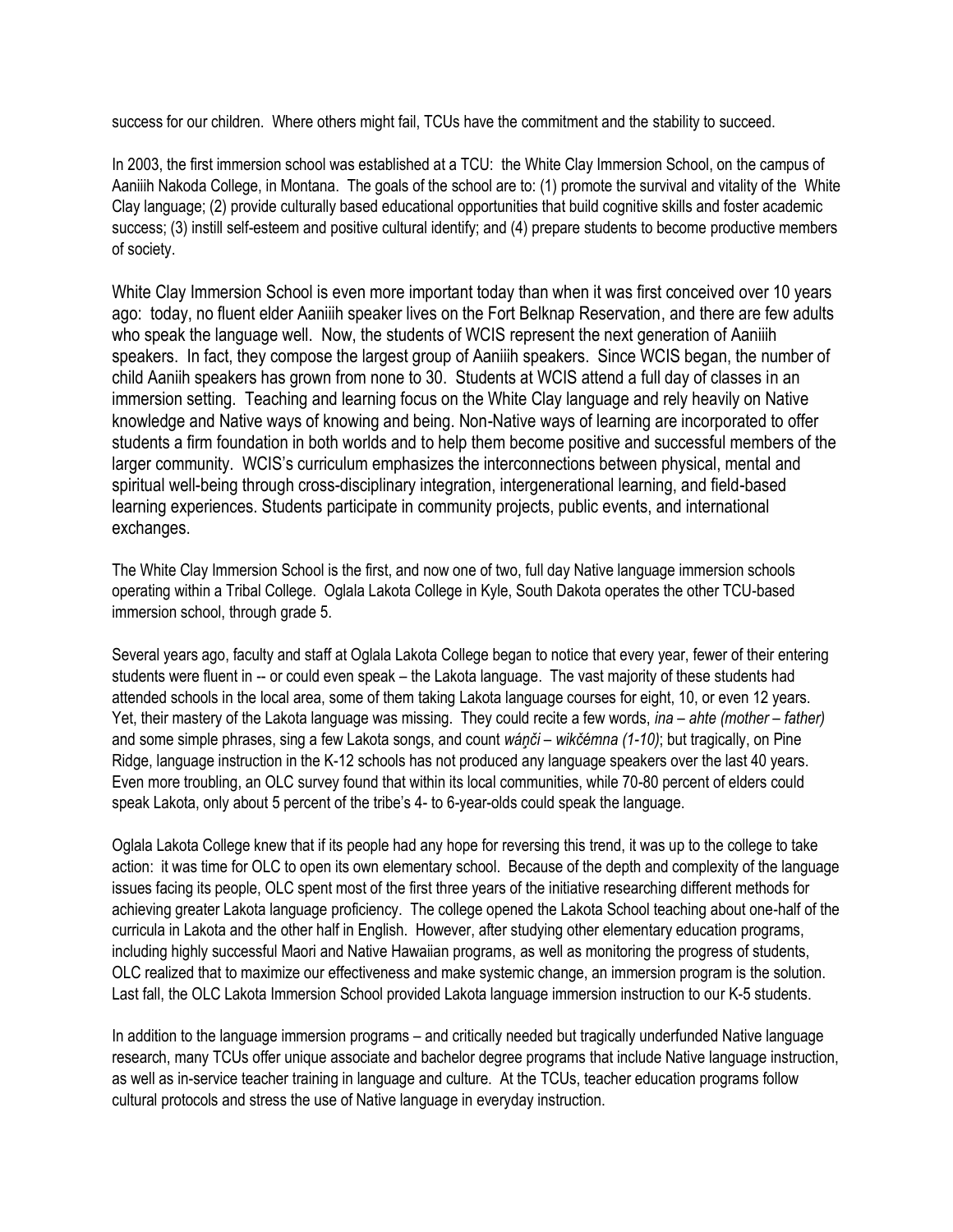To help address these critical needs, AIHEC is hoping to pull together foundations, Native linguists at the TCUs, and federal agencies to develop stable funding streams for critically needed research in effective pedagogy.

## **Dual Credit**

Nearly all of the TCUs currently engage in dual credit programs, designed to keep American Indian high school students engaged in school, graduate, and continue on to pursue higher education goals. Some of the programs are quite extensive. Nearly all of them are free for the students and high schools. The TCUs – without any compensation whatsoever – offer this service at their expense because they know it is one very effective way to help save our American Indian children. It keeps them on a path to a better future and a world of opportunity.

TCUs will continue to offer these life-changing and life-saving programs, but we are working to encourage the Bureau of Indian Education (BIE) and states to work with us to expand these programs and level the playing field. Currently, states reimburse tuition costs for dual credit high school students attending state public institutions of higher education. Although TCUs are public institutions and the state colleges/universities accept the TCU credit on transcripts, the states do not reimburse TCUs for the tuition costs of public high school students attending TCUs. This is the case even where there is no other public institution of higher education within a hundred miles or more for the high school student to attend.

The same holds true for the BIE: some BIE high school students earn dual credit at TCUs, but the colleges are not reimbursed the tuition costs and of course, the students do not factor in the TCUs' "Indian Student Count" for formula funding.

# **Community-wide Partnerships: Tribal Education Coordination**

The social, economic, health, academic, and historic challenges facing our communities, schools, and children require comprehensive, inclusive, and holistic solutions – all sectors of the community must come together and work together. The Standing Rock Sioux reservations provide an excellent model, where Sitting Bull College and all of the pre-K/12 school systems meet monthly to work together on common challenges and to celebrate recent successes. The group develops and implements new strategies for success, discuses challenges, coordinates professional development and more.

#### **Social Entrepreneurship**

AIHEC is establishing a youth social entrepreneurship initiative called "Shaping our Future." Individual students or student teams organized around a project idea that addresses a community need will develop and submit a specific project plan of work, including a mission statement, project goals, a communication plan, a list of organizations and other community resources that have agreed to partner on the project. Projects with a viable plan of work and strong partners will be funded with modest seed grants. With a well-forged plan, seed money, and mentors recruited by AIHEC these students will be prepared to implement projects intended to address their identified issue while acquiring invaluable leadership skills that will serve them throughout their future careers.

The initiative is intended to foster a culture of innovation and entrepreneurship throughout the community of TCUs. It will motivate students to see issues in their community – economic hardship, environmental degradation, public health challenges – as opportunities for taking concrete action. We expect a ripple effect as student engage their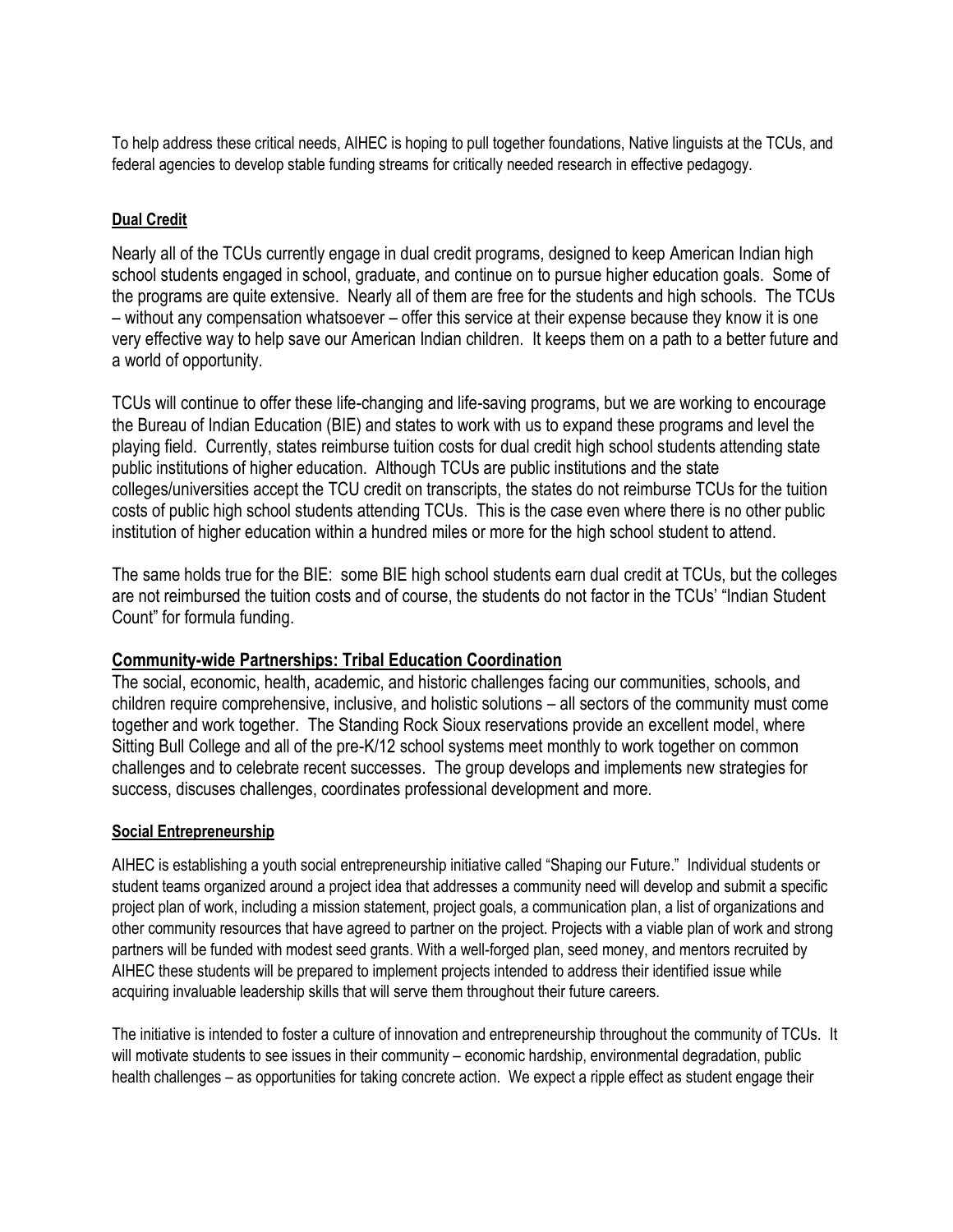peers and community members through their projects, motivating others to participate in their project or to explore ways of addressing other local issues.

#### **Research & Data Driven Decision-making**

The TCUs represent a largely untapped resource to the national educational research community, yet they are positioned like no other institutions of higher education to coordinate and conduct research initiatives that investigate Indian education issues systemically. The nation's 37 TCUs collectively are forming a community of transformative research practice through a dynamic multi-institutional network of TCU education practitioners (faculty and student support personnel), researchers, and administrators working together to increase postsecondary access and completion for reservation-based American Indians. This TCU improvement community will focus on increasing student success and lowering the cost of education to students and institutions by building action research teams that will work across the community of TCUs to test evidence-based developmental education and other student success initiatives, revise them based on the TCU research, institutionalize them at the TCU level, and disseminate them across the TCU network. The TCU improvement community will promote a culture of innovation and generate intervention best practices in student success that can be shared with the wider higher education community.

Located throughout Indian Country -- where they provide their community a critical component of the educational pipeline and prepare teachers for positions at their feeder K-12 schools – TCUs have cultivated close working relationships with local and regional schools with high percentages of Indian students and they have already developed and implemented valuable tribally-based research and data collections tools, including the AIHEC AIMS annual data collection instrument and the Indigenous Evaluation Framework.

- **AIHEC AIMS.** Developed with funding from the Lumina Foundation for Education, AIHEC AIMS allows the TCUs to collect qualitative and quantitative data (116 indicators) annually, ensuring their accountability to their tribes and funders. For the first time ever, AIHEC AIMS has given us a longitudinal mechanism for measuring American Indian higher education success in ways that are meaningful to the tribal people and communities we serve. We believe it could be a useful model for the K-12 education systems.
- *Indigenous Evaluation Framework.* With support from the National Science Foundation, AIHEC launched a comprehensive effort eight years ago to develop the Indigenous Framework for Evaluation, which synthesizes Indigenous ways of knowing and Western evaluation practice. This communitybased work resulted in a comprehensive training curriculum and manual: *Indigenous Evaluation Framework: Telling Our Story in Our Place and Time*. The curriculum incorporates Indigenous epistemology and core tribal values into a framework that honors place, community, individual gifts and tribal sovereignty with Western evaluation practice.

#### **Wal-Mart Student Success Collaborative – a TCU/HBCU/HSI Partnership**

In 2010, the Wal-Mart Foundation funded an innovative partnership between AIHEC, the Hispanic Association of Colleges and Universities (HACU) and the National Association for Educational Opportunity (NAFEO) to improve student success by learning from one another, sharing best practices and experiences and developing our own strategies for improvement. Through this multi-year initiative, TCUs and AIHEC identified a set of key practices to support student retention and completion: freshman advising; collaborative, culturally-relevant learning opportunities; skill building academies; aggressive counseling interventions where the students are; college success workshops with relevant role models; student feedback sessions; and most important, culturally-based activities, educational experiences, and support. Through funding from the Wal-Mart Foundation, each of these interventions is being implemented now at six TCUs – along with six Historically Black Colleges and Universities and six Hispanic Serving